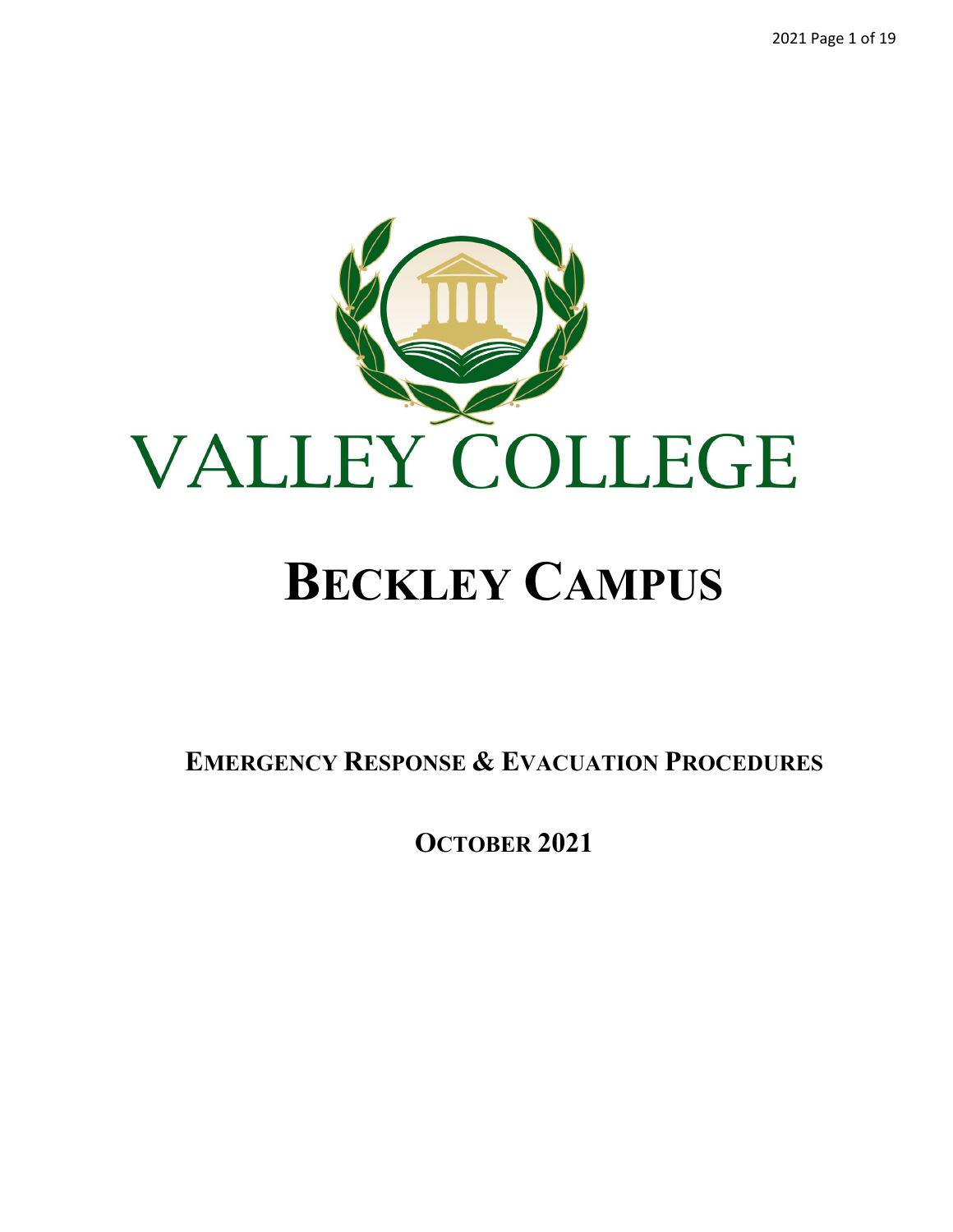# **EMERGENCY PREPAREDNESS PLAN VALLEY COLLEGE - BECKLEY CAMPUS**

#### Contents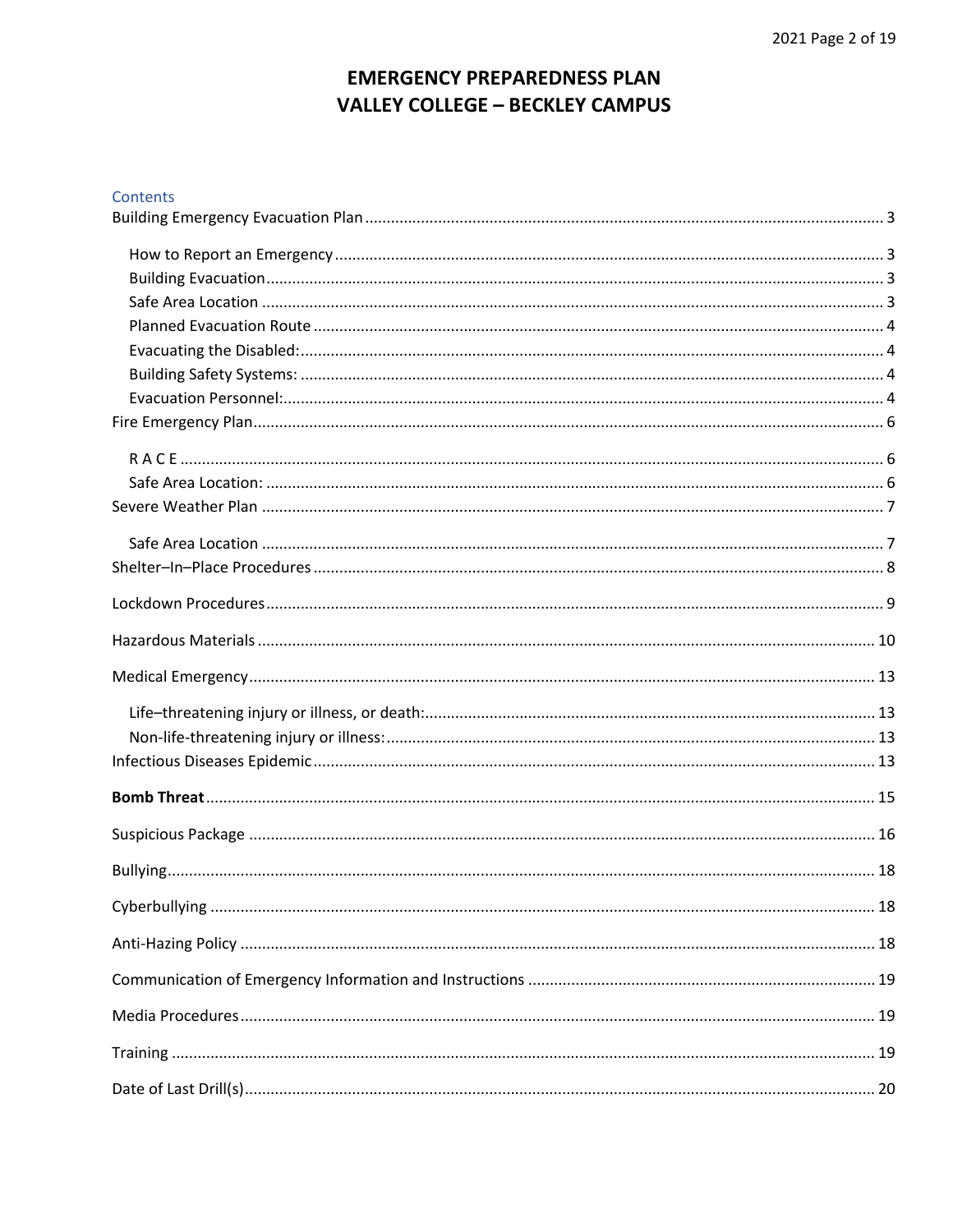# **VALLEY COLLEGE**

# **Emergency Response and Evacuation Procedures**

| <b>Emergency Phone Numbers</b><br>$\sim$ 1.000 $\sim$<br><b>Non-Emergency #304-256-1700</b> | <b>Ambulance, Fire, Law Enforcement</b><br><b>Statewide Cellular State Police</b> | 911<br>*SP                  |
|---------------------------------------------------------------------------------------------|-----------------------------------------------------------------------------------|-----------------------------|
| <b>Campus Director: Jamie Holliday</b>                                                      | Phone Number - 304-252-9547 Email: jholliday@valley.edu                           |                             |
| <b>Campus Safety Monitor: Diana Booth-Cox</b>                                               | Phone Number - 304-252-9547                                                       | Email: dboothcox@valley.edu |

# <span id="page-2-0"></span>**Building Emergency Evacuation Plan**

#### <span id="page-2-1"></span>**How to Report an Emergency**

Call 911 and Calmly State:

- o Your name
- o Address
- o The nature of the emergency
- o Whether injuries have occurred
- o A phone number near the scene where you can be reached

#### **Call reception desk to notify reception of emergency.**

| Name of Institution: | Valley College – Beckley Campus                         |
|----------------------|---------------------------------------------------------|
| Physical Address:    | 120 New River Town Center, Suite C<br>Beckley, WV 25801 |
| Phone number:        | 304-252-9547                                            |

#### <span id="page-2-2"></span>**Building Evacuation**

Upon hearing the fire alarm or announcement, begin evacuation procedures.

- o Keep yourself and others calm.
- o Quickly proceed outside the building to the announced safe location **(Safe location is our digital sign)** using the planned evacuation route.
- $\circ$  If you have personal belongings near your person, take personal belongs with you.
- $\circ$  Close doors as you leave. If possible, unplug or disable any device that could make a dangerous situation even worse.
- o Instructors will take the **Attendance Sheet/Book** for correct head count.
- o Report immediately to the designated "safe area" located behind the school. Proceed to the back of the parking lot to give emergency vehicles room to park close to the school.
- o Check with Campus Director (or person in charge), who will take a head count from the instructors.
- o Wait for instructions from emergency response personnel. Do not re-enter the building until told it is safe to do so.

#### <span id="page-2-3"></span>**Safe Area Location**

The safe area for the staff and students is designated as the area behind the school at the back of the parking lot. This will provide room for emergency vehicles in the front of the campus and back of the campus staff parking space area closest to the building.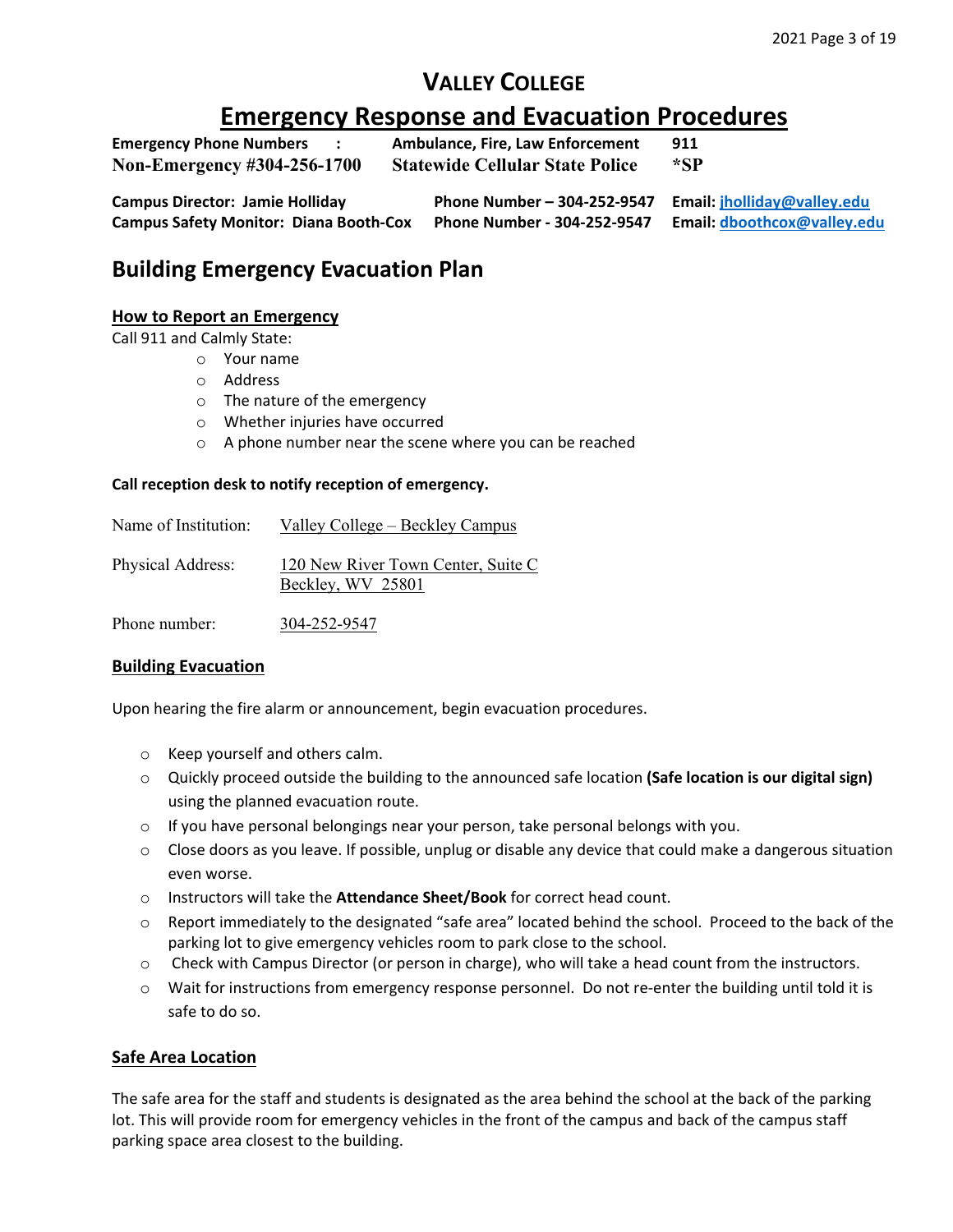#### <span id="page-3-0"></span>**Planned Evacuation Route**

Faculty and students will follow a planned evacuation route when exiting the building. That route will be from the classroom and lab areas through the classroom hallway and out the back door straight back to the back of the parking lot.

Staff at the front desk, career center and administrative offices side of the building may exit through the front main entrance door. If that area of the building is blocked by fire, staff will exit through the back door at the end of the classroom hallway. All staff and students will continue through to the back of the parking lot to allow for passage of emergency vehicles.

## **ALL EVACUATION ROUTES ARE CLEARLY POSTED AND MARKED BY EXIT SIGNS THROUGHOUT THE BUILDING.**

#### <span id="page-3-1"></span>**Evacuating the Disabled:**

- Students and staff members should make the Campus Director and/or Director of Academic Affairs aware if they will need assistance evacuating in an emergency. It may not be apparent to staff and faculty if a student or coworker has a disability and need assistance during an emergency.
- Communicate ahead of time what your capabilities and limitations are. Be clear and concise. If necessary, carry a preprinted message that will help others assist you.
- Establish a personal network consisting of people who are regularly in the same as you are. Do not depend on just one person as they may not be there during an emergency.
- Preplan and determine all evacuation options. Consider the pros and cons of being carried, for example. There is a possibility that you or others may be injured if you are carried down the stairs.

#### <span id="page-3-2"></span>**Building Safety Systems:**

The school building located at 120 New River Town Center and has the following safety systems:

- o Alarms: Fire alarms are located throughout the building.
- o Smoke Detectors: Smoke detectors are located throughout the building.
- $\circ$  A panic button is located on the fire alarm as well as on a fob at the front desk.
- $\circ$  Fire Extinguishers: Fire extinguishers are located in all classrooms and office areas of the building. Never block or obstruct these with furniture or equipment.
- o Manual Alarm Pull Stations: Manual alarm pull stations are located near all entrances of the building.
- o First Aid Kits: First aid kits are available in the administrative office area.
- o The hallways areas are monitored by security cameras.
- o Outdoor security lights were added to the side of the building overlooking the area where the staff parks.

#### <span id="page-3-3"></span>**Evacuation Personnel:**

The following staff will serve as evacuation personnel.

**Emergency Announcer**: Vice- President /Campus Director or staff member left in charge by the Vice President / Campus Director.

Announcer will announce any disasters to all areas of the building.

#### **Evacuation Warden:** Diana Cox-Booth

#### **Alternate Warden**: Nathan Johnson

Wardens will:

- o Supervise evacuation procedure
- o Check with searchers to get an "all clear" report or find out any problems.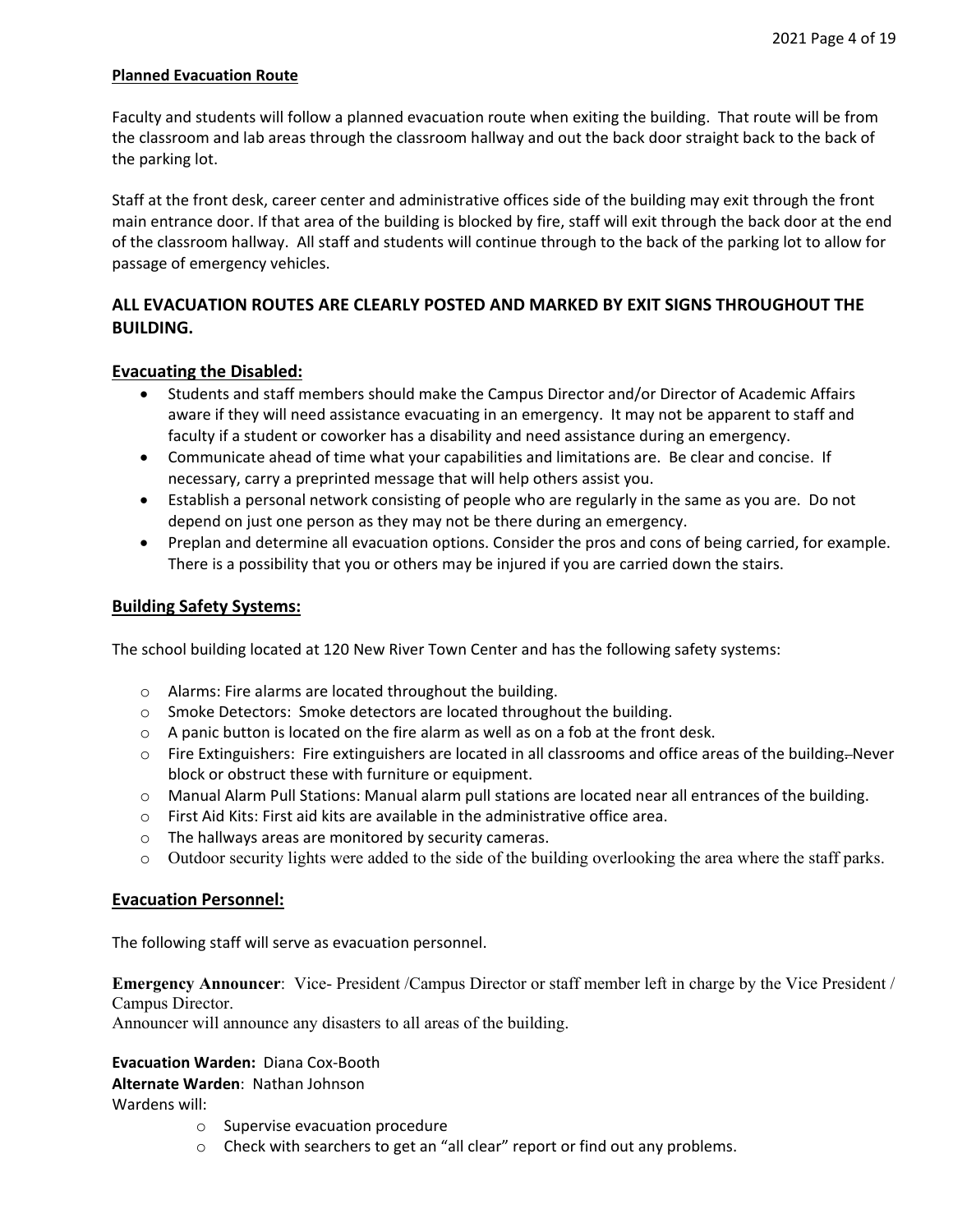- o Report to the Command Center if areas were unsearched due to lack of personnel.
- o Ensure that all people from the area proceed to the designated meeting place to check in and wait for "all clear" which will come from the Command Center.
- o Report any problems to the Command Center.

#### **The Command Center will be the Fire Department**.

**Searcher**: Kelli O'Neal **Searcher**: Lindsay Reed

Searchers will:

- o Check all rooms including restrooms, conference rooms, and remote areas, closing all doors behind them.
- o They will advise remaining employees or other persons on the floor about the emergency and the requirement to evacuate.
- o When the area is "clear" they will proceed out of the building.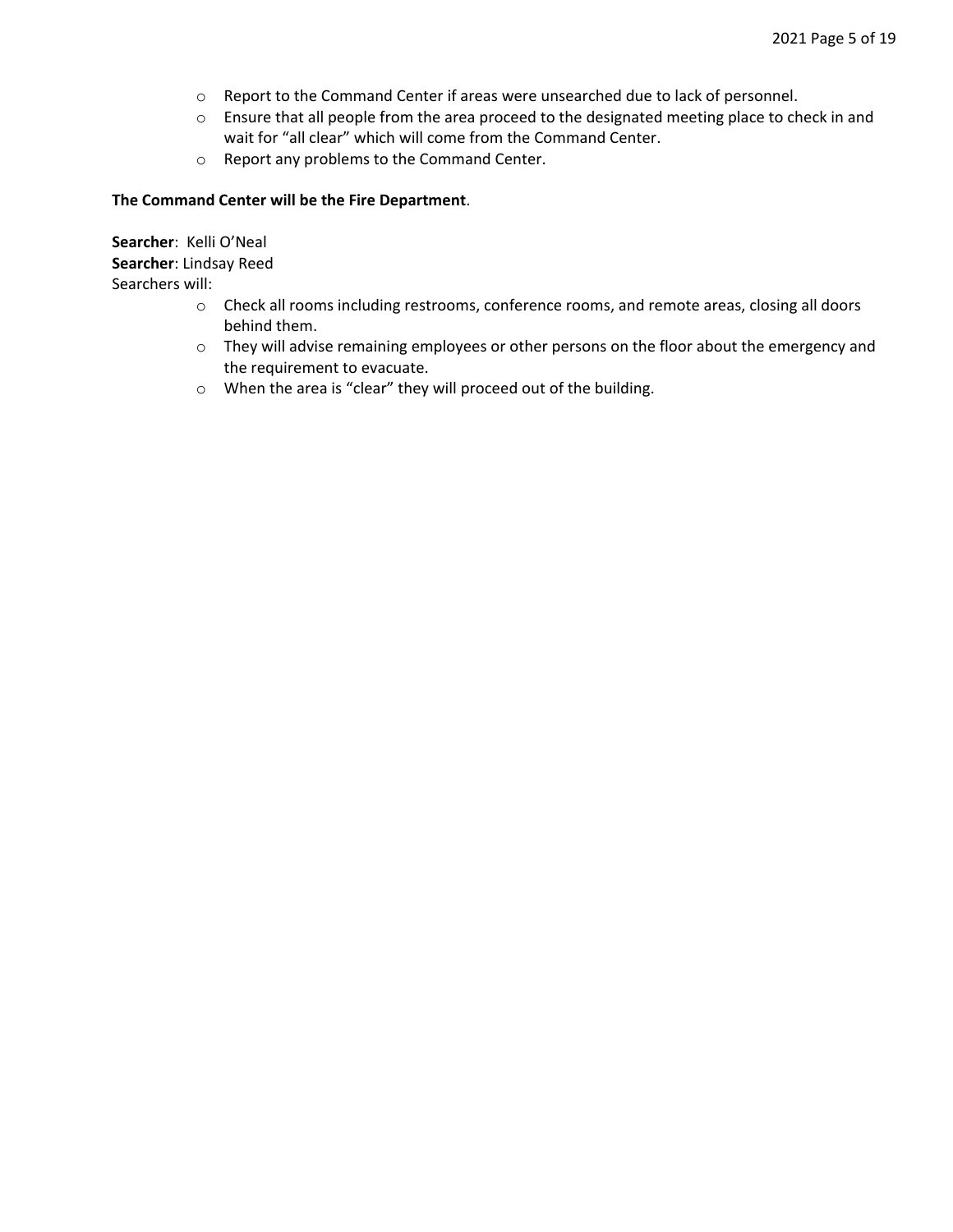# <span id="page-5-0"></span>**Fire Emergency Plan**

#### **If you discover fire or see smoke do not panic. Call 911 and proceed with the following:**

# <span id="page-5-1"></span>**R A C E**

**R**emove/Relocate individuals away from danger; if possible, without endangering your safety.

**A**ctivate Alarm: Call 911

**C**onfine/Contain fire and smoke by closing doors and windows.

**E**xtinguish fire only if trained and fire is small by using the nearest fire extinguisher.

#### **Follow Instructions for the Building Evacuation Plan**

- o Check doors with the back of your hand to ensure it is cool before opening.
- $\circ$  Walk quickly Do Not Run out of the building to the designated safe place.
- o Instructors should lead students to the designated safe area.
- o Instructors should take the Attendance Sheet/Book with them.
- $\circ$  Instructors should take attendance once at the safe area and report to the Evacuation Warden.

#### <span id="page-5-2"></span>**Safe Area Location:**

The safe area for the staff and students is designated as the area behind the school at the back of the parking lot. This will provide room for emergency vehicles in the front of the campus and back of the campus staff parking space area closest to the building.

# **Do Not Re-Enter the Building until the ALL CLEAR is issued by the FIRE DEPARTMENT**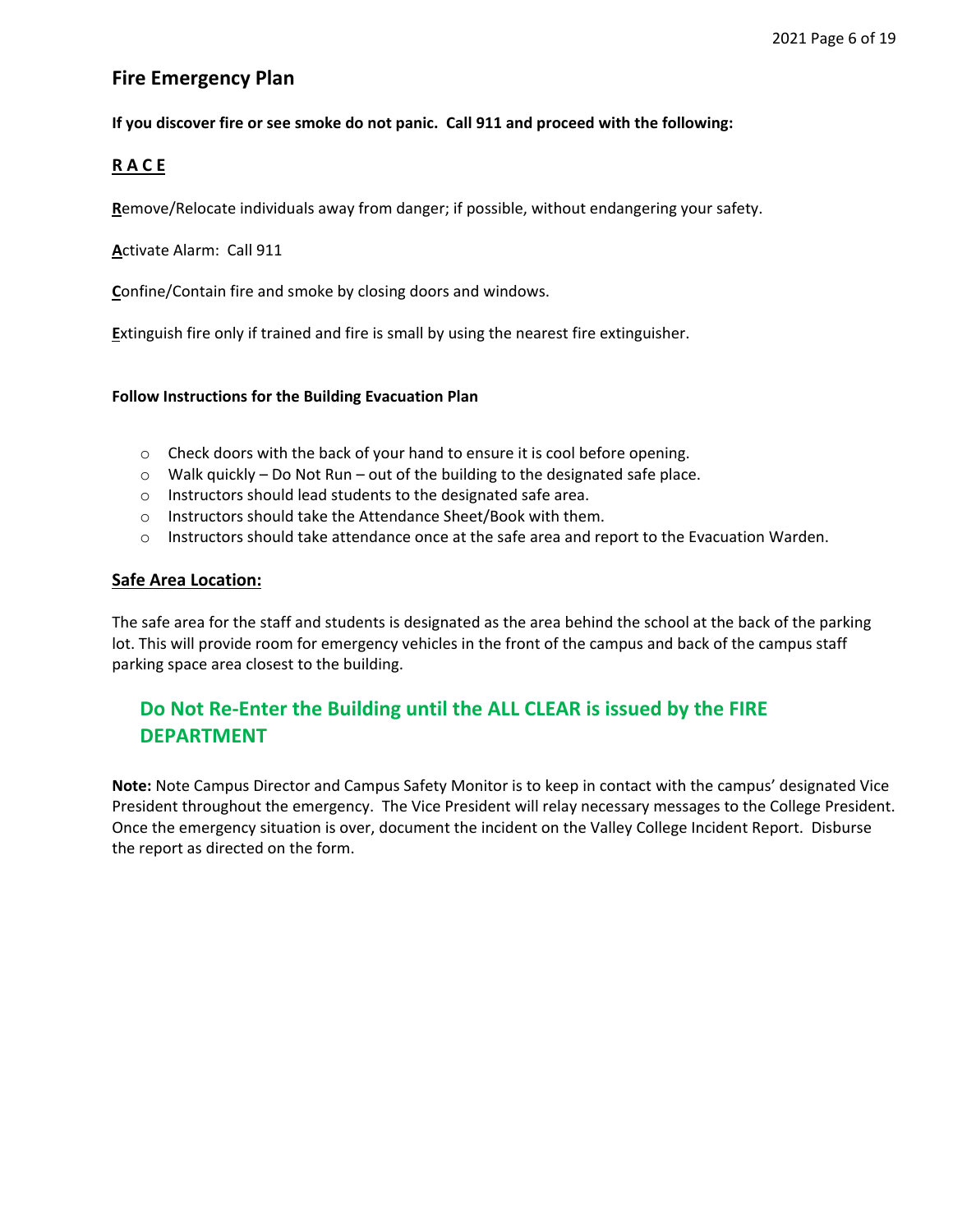## <span id="page-6-0"></span>Severe Weather Plan

#### **Severe weather includes tornados, severe thunderstorms, violent snowstorms, and flooding.**

#### **Tornados/Severe Thunderstorm Watch:**

If a tornado or severe thunderstorm watch has been issued in an area that includes the campus:

- $\circ$  Monitor local emergency alert weather stations or the National Weather Service.
- $\circ$  Faulty and staff should be alerted to inform students of building's safe areas and be ready to relocate to those areas in case the Watch is upgraded to a Warning.

**Definition of a Watch:** A severe thunderstorm or tornado watch is issued by the National Weather Service when the weather conditions are such that a severe thunderstorm, a tornado, or both, are more likely to develop and you should be prepared to move to a designated safe area.

**Definition of a Warning**: A severe thunderstorm or tornado warning is issued by the National Weather Service when a thunderstorm or tornado has been sighted or indicated by weather radar. At this point the danger is very serious and you should move to a designated safe area.

#### **If a tornado or a severe thunderstorm WARNING has been issued in the area that includes the campus:**

- o Move students and staff to safe areas IMMEDIATELY.
- o Close classroom, laboratory, and office doors.
- $\circ$  Instructors should take the attendance sheet/book to the safe areas with them.
- o Remain in safe area until warning expires or until the "all clear" has been issued.

# **School Closings and delays will be decided by the Campus Director. Announcements of such will be made on WOAY and WVNS and also by FaceBook, Portal, or TextAim.**

A phone tree has been established if calls need to be made to staff in emergency situations.

- o Campus Director will call or text any employees that do not have access to WOAY or FOX59 stations.
- o Campus Director will text DOAA. DOAA will call/text all instructors
- o Campus Director will send out a mass email to students via TextAim
- o Campus Coordinator/Bursar will put an announcement on Beckley's FaceBook Page.

#### <span id="page-6-1"></span>**Safe Area Location**

The classrooms, computer labs, file room and staff offices, with the exception of the offices of the Vice President and Campus Director, are the safe areas for both students and staff since these rooms, labs and offices do not have windows.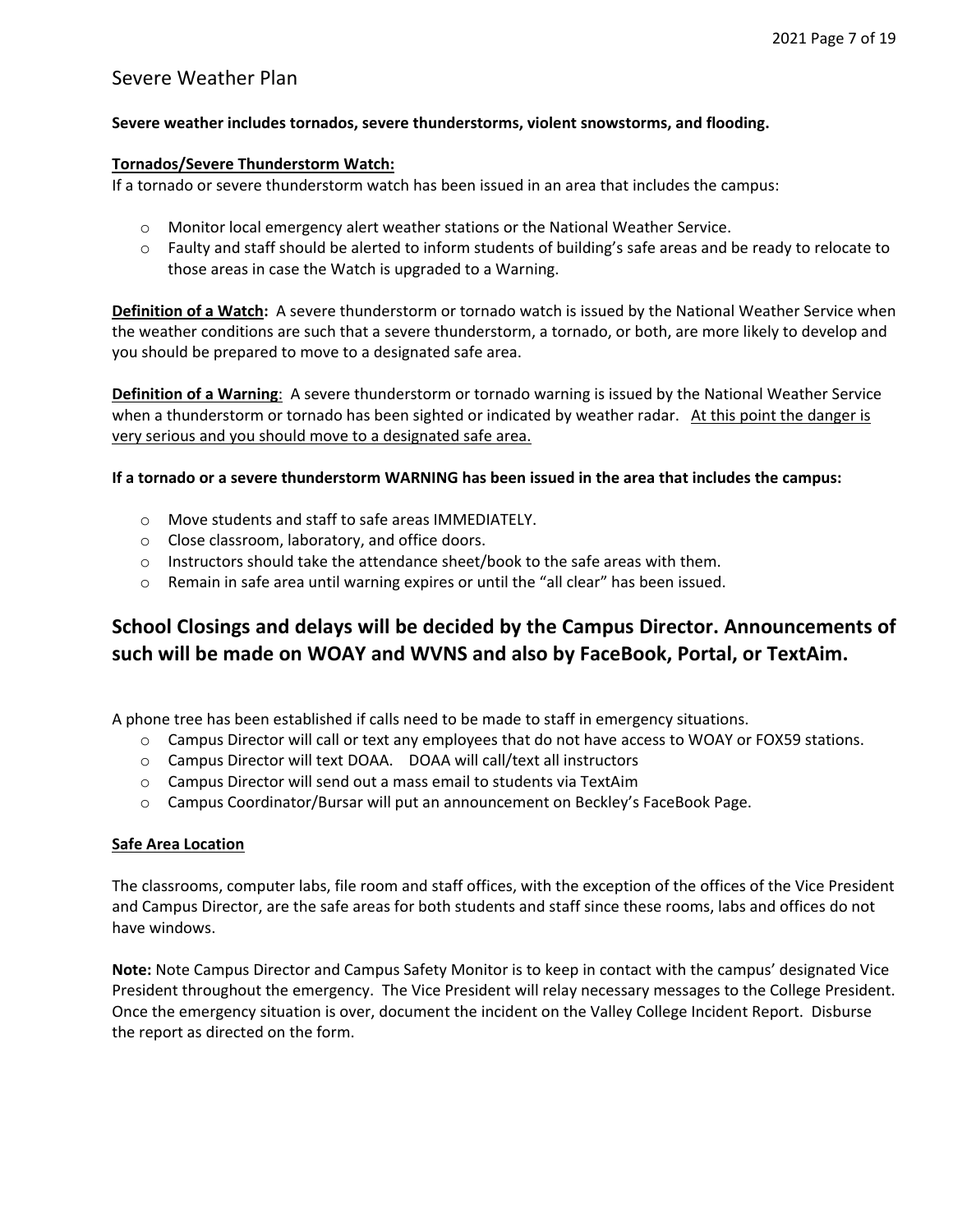# <span id="page-7-0"></span>**Shelter–In–Place Procedures**

Sheltering in place provides refuge for students, staff and the public inside the school building during an emergency. Shelters are located in areas of the building that maximize the safety of inhabitants.

#### **Sheltering in place is used when evacuation would put people at risk (i.e., tornado, environmental hazard, blocked evacuation route).**

#### **Shelter areas may change depending on the emergency.**

- Identify safe areas in each school building.
- Campus Director or Campus Safety Monitor announces that students andstaff must go to shelter areas.
- Bring all persons inside building(s).
- Instructors take class rosters.
- Close all exterior doors and windows, if appropriate.
- Turn off ventilation leading outdoors, ifappropriate.
- Instructors account for all students after arriving in shelter area.
- All persons remain in shelter areas until a Campus Director or Campus Safety Monitor, or emergency responder declares that it is safe to leave.

If all evacuation routes are blocked:

- Stay in room and close door.
- Keep air as clean as possible.
	- o Seal door.
	- o Open or close windows as appropriate.
	- o Limit movement and talking in room.
- Communicate your situation to Campus Director or Campus Safety Monitor, or emergency responder by whatever means possible.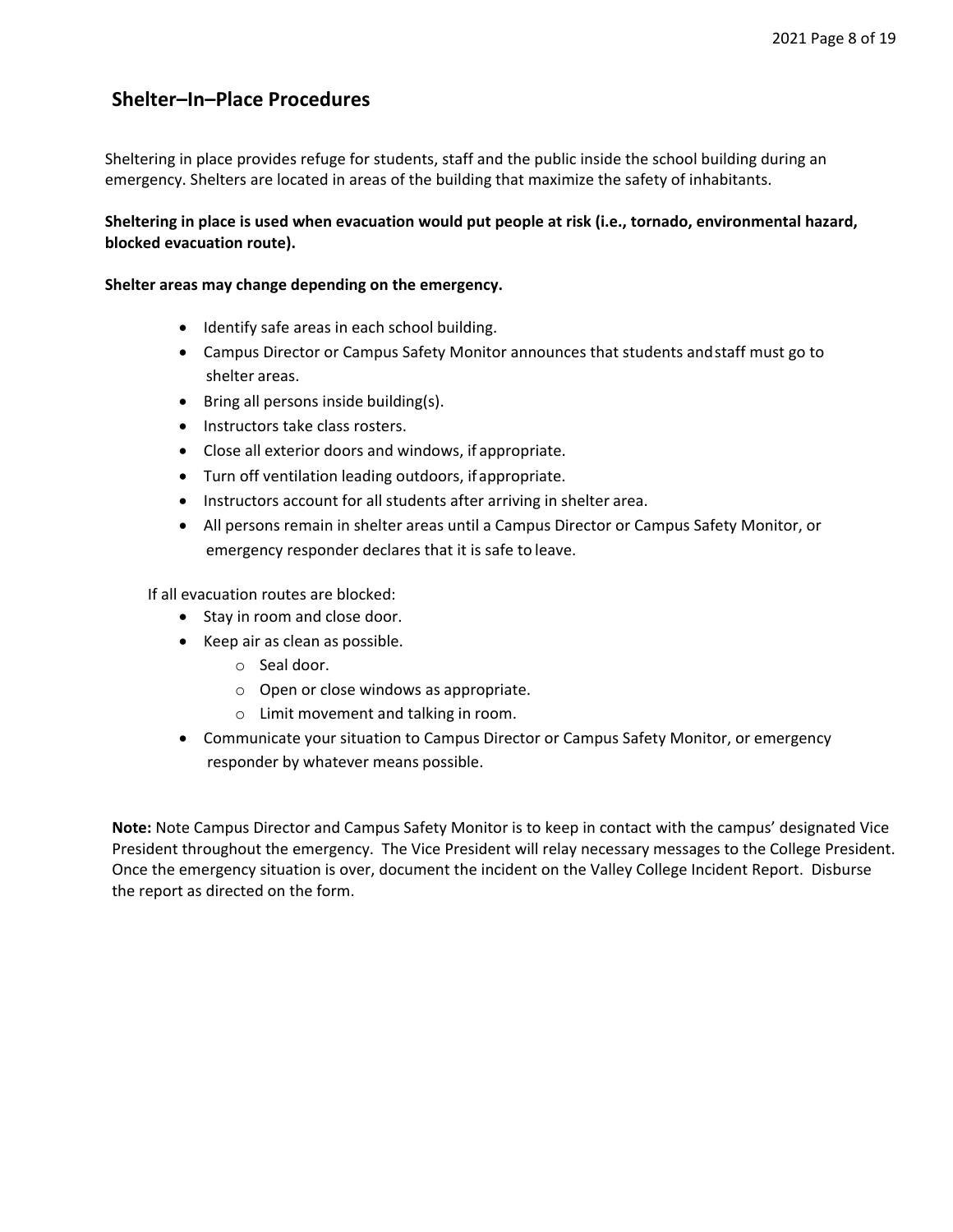## <span id="page-8-0"></span>**Lockdown Procedures**

One means of securing the school is to implement lockdown procedures. These procedures may be called for in the following instances:

- **1)** Lockdown with warning The threat is outside of the school building. The school may have been notified of a potential threat outside of the building.
- **2)** Lockdown with intruder, shooter, or other internal threat The threat/intruder is inside the building.

Lockdown with warning procedures

- Campus Director and Campus Security Monitor (or designee) will order and announce "lockdown with warning" procedures. Repeat announcement several times.Be direct.
- Campus Director will contact local law enforcement / 911 to report incident
- Bring people inside.
- Lock exterior doors.
- Clear hallways, restrooms, and other rooms that cannot be secured.
- Pull shades. Keep students away from windows.
- Control all movement but continue classes. Move on announcementonly.
- Campus Director or Campus Security Monitor will announce "all clear."

Lockdown with intruder procedures (these actions happen rapidly)

- Campus Director or Campus Security Monitor (or designee) will order and announce "lockdown with warning" procedures. Repeat announcement several times.Be direct.
- Campus Director will contact local law enforcement / 911 to report incident
- Immediately direct all students, staff, and visitors into nearest classroom or secured space. Classes that are outside of the building SHOULD NOT enter the building. Move outside classes to primary evacuation site.
- Lock classroom doors.
- DO NOT lock exterior doors.
- Move people away from windows and doors. Turn off lights.
- DO NOT respond to anyone at the door until "all clear" is announced.
- Keep out of sight.
- Campus Director or Campus Security Monitor will announce "all clear."

Some other threats may override lockdown, i.e., confirmed fire, intruder in classroom, etc. Lockdown may be initiated in non-threatening circumstances to keep people away from areas where there may be a medical emergency or disturbance.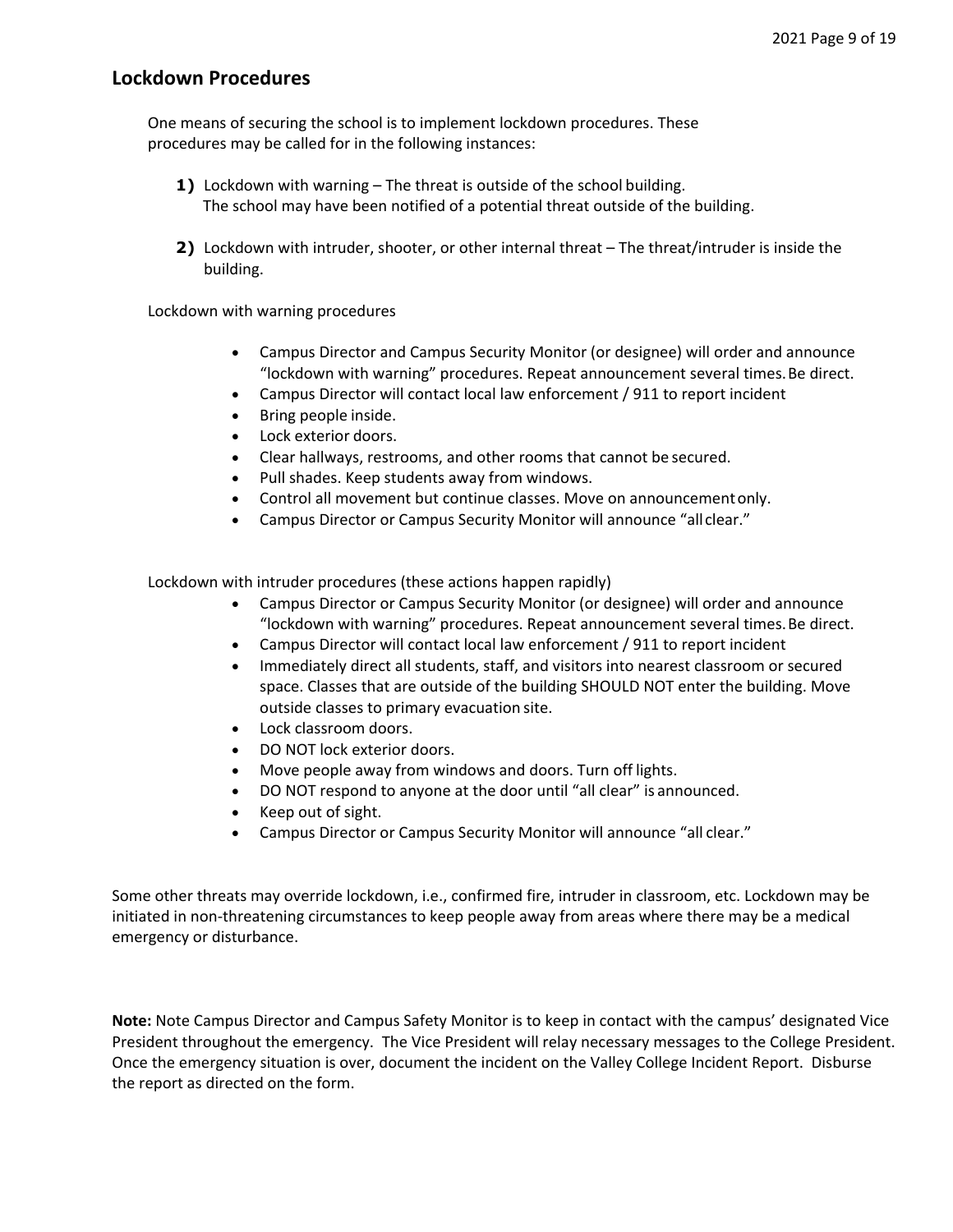# <span id="page-9-0"></span>**Hazardous Materials**

#### **Incident occurs in school:**

- Notify Campus Director or Campus Safety Monitor.
- Call **911**. If the type and/or location of hazardous material is known, reportthat information to 911.
- Evacuate to an upwind location taking class roster. Instructors take attendanceafter evacuation.
- Seal off area of leak/spill. Close doors.
- Fire officer in charge will determine additional shelter-in-place or evacuationactions.
- Shut off heating, cooling and ventilation systems in contaminated area to reduce the spread of contamination.
- Campus Director or Campus Safety Monitor notifies the Business Office in Administrative.
- Resume normal operations when fire officials approve.

#### **Incident occurs near school property:**

- Fire or law enforcement will notify Campus Director or designated Staff Member.
- Consider closing outside air intake, evacuating students to a safe area orsheltering students inside the building until emergency passes or relocation isnecessary.
- Fire officer in charge of scene will instruct Campus President or designated Staff Member on the need for sheltering or evacuation.
- Follow procedures for sheltering or evacuation.
- If evacuating, instructors take class rosters and take attendance after evacuation.
- If evacuation is not ordered, be aware of and remain alert for any change in health conditions of students and staff, especially respiratory problems. Seek medical attention if necessary.
- Resume normal operations when fire officials approve.

**Note:** Note Campus Director and Campus Safety Monitor is to keep in contact with the campus' designated Vice President throughout the emergency. The Vice President will relay necessary messages to the College President. Once the emergency situation is over, document the incident on the Valley College Incident Report. Disburse the report as directed on the form.

#### **Biohazardous materials**

Biohazardous materials (medical waste) may include things like used syringes or other tools contaminated with human blood, bacteria, or other microorganisms.

- Valley College only uses approved Biohazardous disposal containers. These containers are clearly marked with the biohazardous symbol. Room doors that may contain biohazardous wastes are clearly marked with the biohazardous symbol.
- All biohazardous material is handled by Valley College staff who have received training and is removed from the building and disposed of by an outside vendor.
- Students are taught how to properly handle biohazardous material collected during clinical-related courses.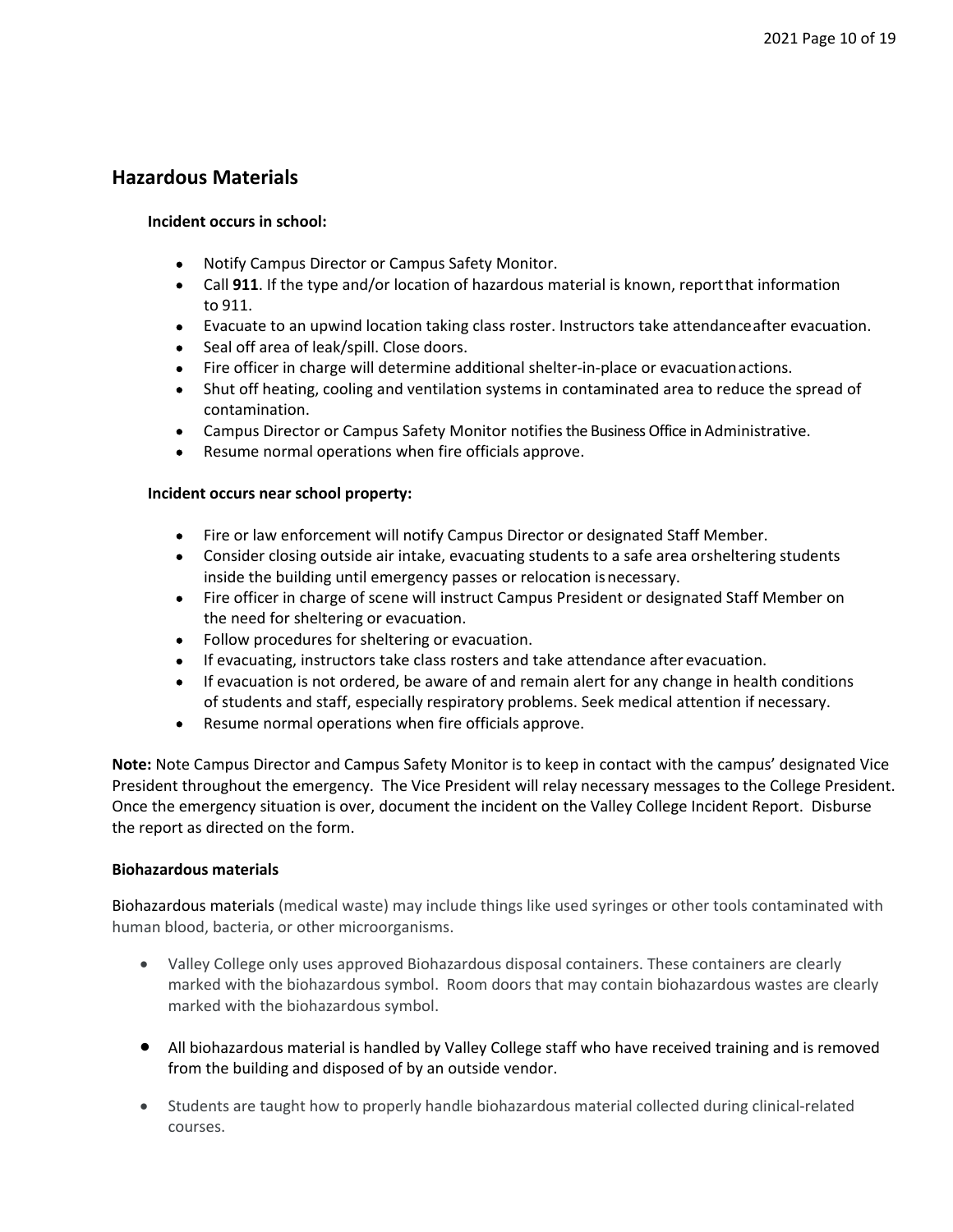Page 11 of 19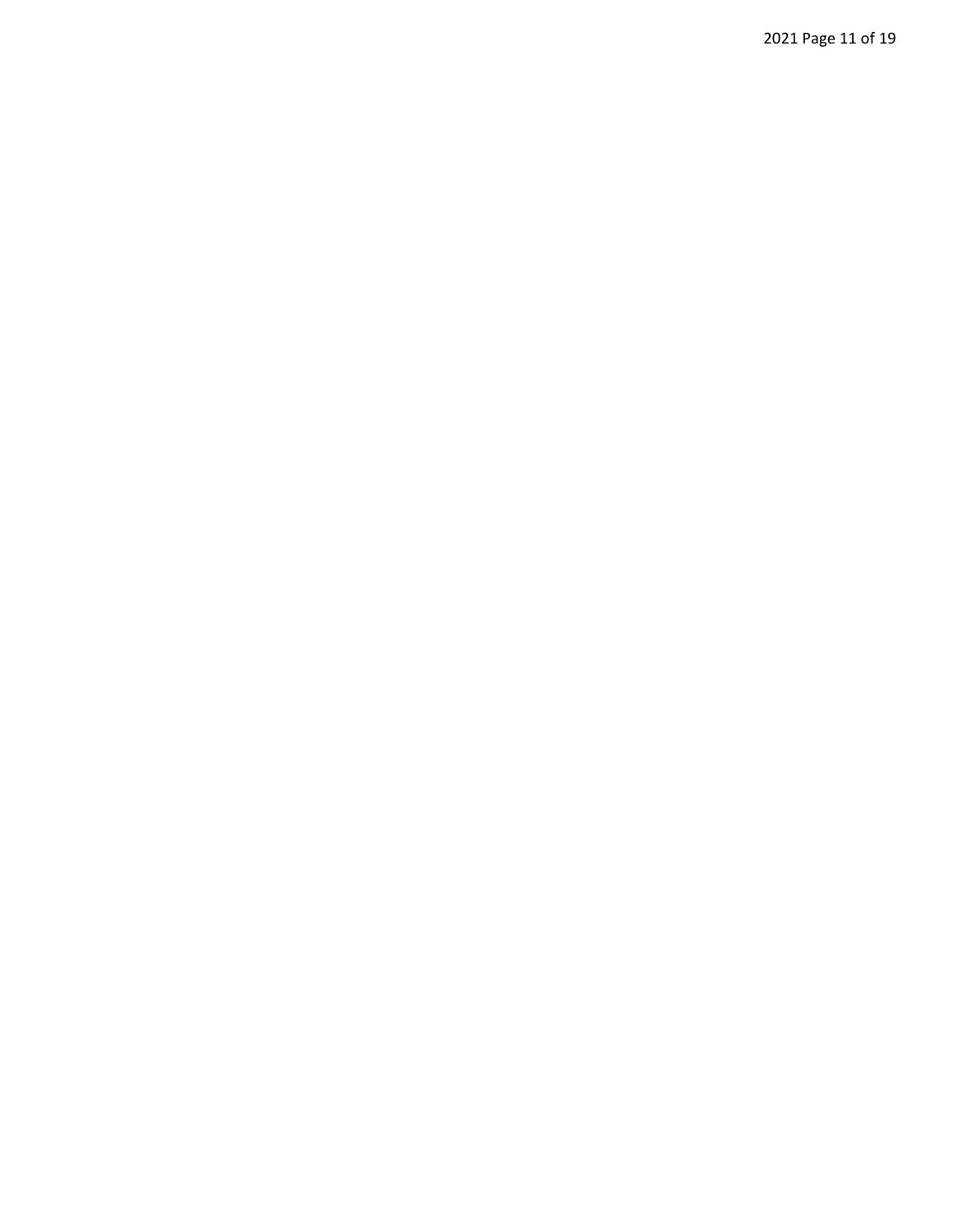# • Blood-borne Pathogens

Accidental Needle Stick Policy - If you pierce or puncture your skin with a used needle, follow this first aid advice immediately:

- 1. Immediately "bleed" the injured site by holding their finger or area of puncture under cold running water for several minutes. Apply slight pressure to ensure the blood is flushed out - this will try to prevent potential infection or virus from entering the bloodstream and just flushing out through the wound.
- 2. Wash the injured sight with soap which can kill the bacteria/infection. Do not scrub the wound while you're washing it. Do not suck the wound.
- 3. Wrap the site with gauze.
- 4. Go immediately to a healthcare facility to get tests ran for HIV/HCV/Hep, any blood borne pathogens. The individual should tell receptionist that they had an accidental needle stick injury. It is possible that the provider may prescribe prophylactic antibiotics. The hospital/facility will also make sure they get follow up testing done as well - after 6 weeks, 3 months, 6 months, a year, and then three years from exposure date.
- 5. Document. Supervising instructor (instructor witnessing the event) will fill out an incident report with time, date, details, student comments, their signature, etc. You will be asked to sign/date the report.

Students in clinical or externships classes should use the universal blood and fluid precautions established by the clinical or externship site. Reference: Chapter 16-3-1 West Virginia Administrative Code <http://code.wvlegislature.gov/16/>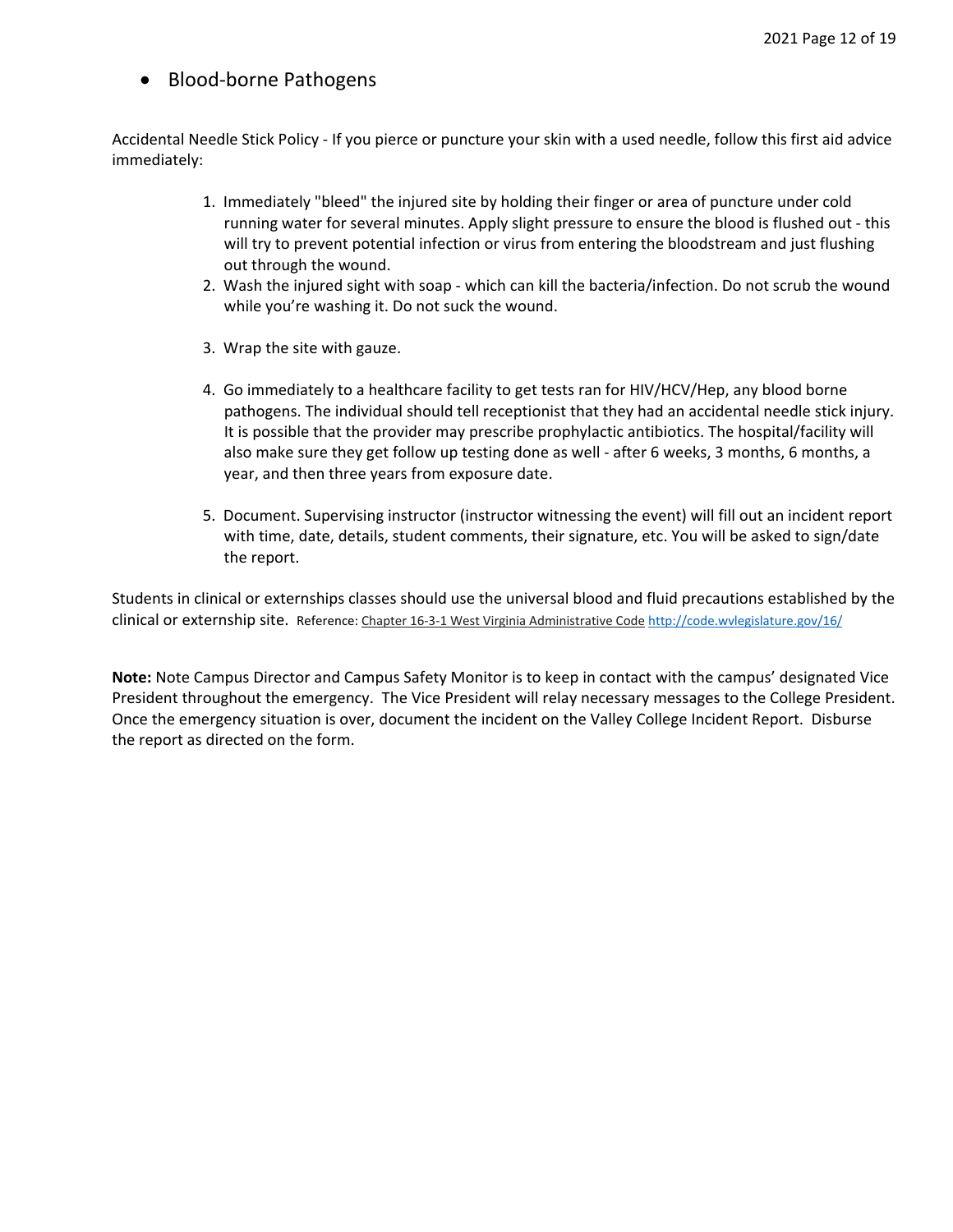# <span id="page-12-0"></span>**Medical Emergency**

<span id="page-12-1"></span>Life–threatening injury or illness, or death:

- Notify Campus Director to make emergency calls. If unable toreach office immediately, call **911**. **Work as a team**. Give as much information to the 911 operator as possible regarding the injury or illness, whether or not the victim is conscious or unconscious. Do not hang up unless directed to do so by the 911 operator.
- Give full attention to the victim(s).
- Do not attempt to move a person who is ill or injured unless he/she is in immediate danger of further injury.
- If possible, isolate the affected student/staff member. Disperse onlookers andkeep others from congregating in the area.
- Check breathing. Is the airway clear? Is the victim in a position to facilitate breathing?
- Help stop bleeding.
	- o Applying pressure on wound or elevating wound may help stop orslow bleeding.
	- o Protect yourself from body fluids. Use gloves if available.
- Check for vital signs. Initiate first aid, if you are trained.
- Comfort the victim(s) and offer reassurance that medical attention is on theway.
- After immediate medical needs have been cared for, remain to assistemergency medical services personnel with pertinent information about the incident.
- Document action taken on Valley College Incident Report form and send a copy to the Administrative Office as directed.

#### **Administrator:**

- In case of traumatic medical emergency or death at school:
	- o Notify Campus Director or Campus Security Monitor.
	- $\circ$  Notify emergency contact persons listed in victim's file.
	- o Activate post-crisis procedures if necessary.
- In all other medical emergencies, assess individual's need for post–crisis intervention.
- Document action taken on Valley College Incident Report form and send a copy to the Administrative Office as directed.

#### <span id="page-12-2"></span>*Non-life-threatening injury or illness:*

- For all non-life-threatening illnesses and injuries, communicate with Campus Director, Campus Security Monitor, or the front desk.
- Document action taken on Valley College Incident Report form and send a copy to the Administrative Office as directed.

## <span id="page-12-3"></span>**Infectious Diseases Epidemic**

In light of the Covid-19 Virus, Valley College has established the following procedures if there is an infectious disease epidemic. Valley College will follow all directives from the local, state or federal government.

However, the Covid-19 virus isn't the only infectious disease that students and staff must be concerned about. Flu season can impact the students and staff at Valley College. If there is an outbreak of an infectious disease, Valley College will follow the recommendation of the CDC and/or the WV or Ohio Department of Health. This may include but not limited to:

• Wash your hands frequently.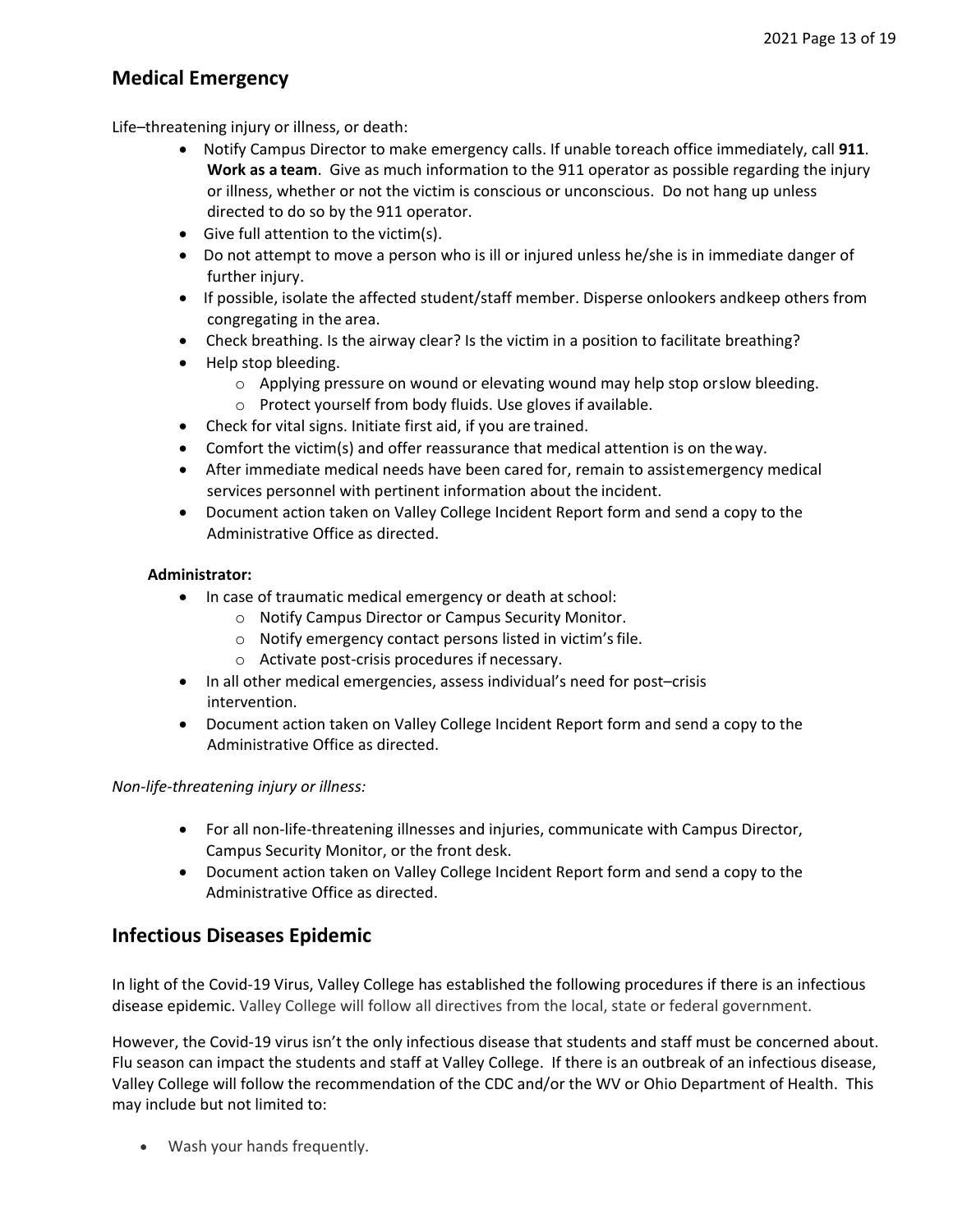- Stay home if you are sick (so you do not spread the illness to other people).
- Use a tissue, or cough and sneeze into your arm, not your hand. Turn away from other people.
- Use single-use tissues. Dispose of the tissue immediately.
- Wash your hands after coughing, sneezing or using tissues.
- Do not touch your eyes, nose or mouth (viruses can transfer from your hands and into the body).
- Do not share cups, glasses, dishes or cutlery.

Workplaces can help by having an infection control plan which includes:

- Having an infection control plan.
- Providing clean hand washing facilities.
- Offering alcohol-based hand sanitizers when regular facilities are not available (or to people on the road).
- Providing boxes of tissues and encourage their use.
- Providing disinfectant wipes, especially for use in common areas.
- Cleaning surfaces more often, such as doorknobs, handles, stair railings, bars, desks, phones, kitchens, shared computers.
- Reminding staff to not share cups, glasses, dishes and cutlery. Be sure dishes are washed in soap and water after use.
- Removing magazines and papers from waiting areas or common rooms (such as tea rooms and kitchens).
- Considering cleaning a person's workstation or other areas where they have been if a person has suspected or identified with an infection.
- Making sure ventilation systems are working properly.

Sometimes it is necessary to practice Social Distancing: Social distancing is a strategy where you try to avoid crowded places, large gatherings of people or close contact with a group of people. In these situations, viruses can easily spread from person to person. In general, a distance of one to two meters (3 to 6 feet) will slow the spread of a disease, but more distance is more effective.

If the emergency elevates to the point that the campus has to temporary close the campus, the students and staff may be able to conduct business (attend classes) by practicing the following social distancing steps:

- Use telephone, video conferencing, or the internet to conduct class and as much business as possible.
- Allow students/employees to work from home, or to work flexible hours to avoid crowding the classroom/workplace. (If allowed, a clinical lab course may be conducted if we limited students in the classroom.)
- Increase the distance between desks or workstations.
- Increase the number of times surfaces are cleaned.
- Cancel or postpone any travel, meetings, workshops, etc. that are not necessary.
- Drive, walk, or cycle to work, but try to avoid public transit. Schedules may need to be altered if students/staff can arrive early/late so they can use public transit when it is less crowded or take advantage of carpooling situations.
- Have more staggered lunch hours to avoid crowded breakrooms.
- Spend as little time as possible at the photocopy centers.
- When meetings are necessary, have the meeting in a larger room where people can sit with more space between them (at least about one to two meters apart).
- Avoid shaking hands or hugging.

.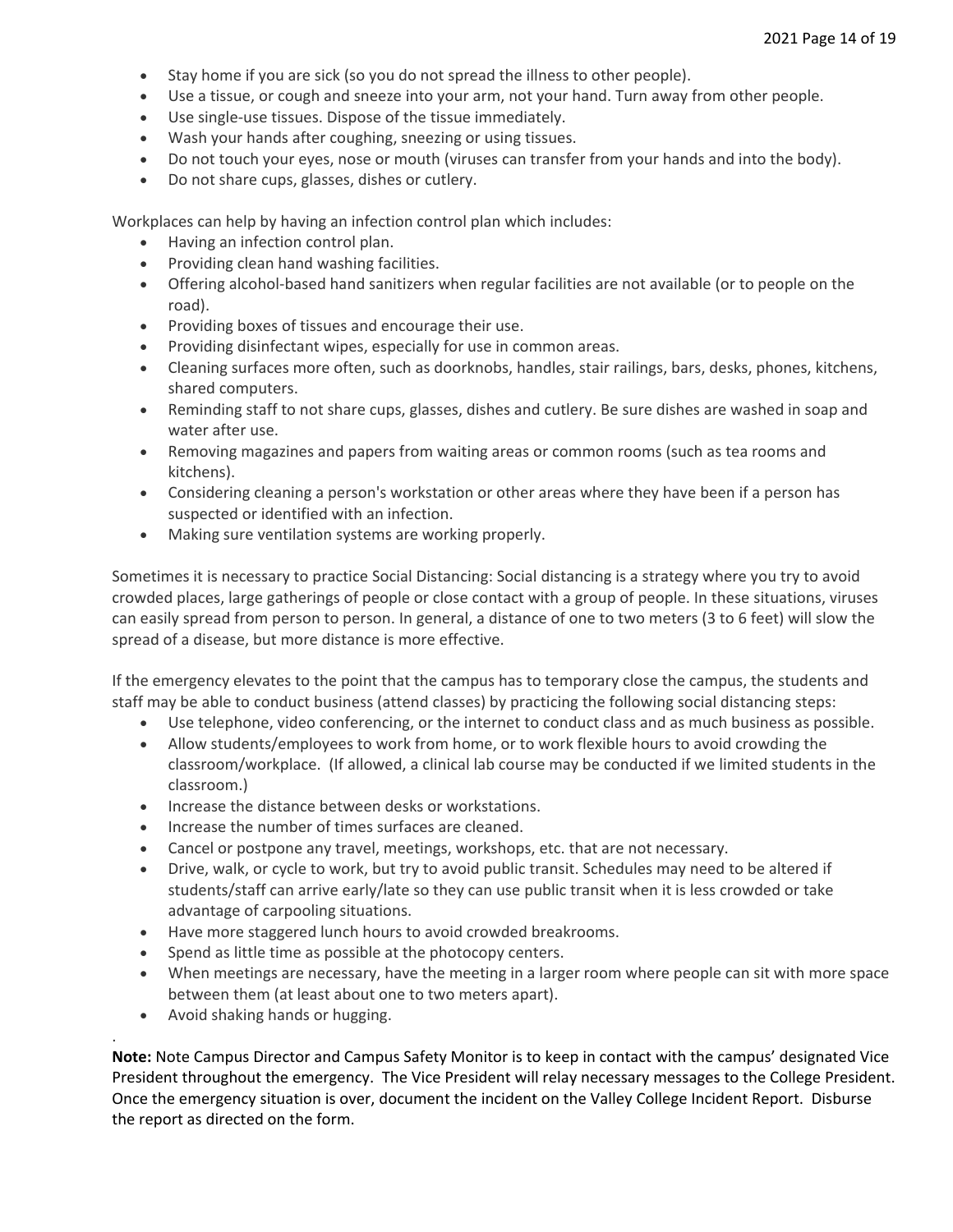## <span id="page-14-0"></span>**Bomb Threat**

- Schools are responsible for assessing bomb threats to determine credibility.
- All bomb threats must be taken seriously until they are assessed.
- The decision whether or not to evacuate rests with the **school**, not the responding agencies, unless a device islocated.

#### **Procedures upon receiving a bomb threat:**

**By phone call:**

- **Remain calm.**
- **Do not hang up. Keep the caller on the line as long as possible andlisten carefully.** If at all possible, have a second staff member contact the Campus Director or Campus Security Monitor while you keep the caller on the line and ask the following questions:
- Where is the bomb/chemical or other hazard?
- When will it explode/be activated?
- What does it look like?
- What kind of bomb/hazard is it?
- What will cause it to explode/activate?
- What is your name?
- Did you place the bomb/hazard? WHY?
- Where are you?

Exact wording of the threat:

If voice is familiar, who did it sound like? \_\_\_Male Female Adult Juvenile Age\_\_\_\_\_\_\_\_\_

#### **Caller's voice: Note pattern of speech, type of voice, tone. Check all that apply.**

| Calm    | Excited         | Loud             | Soft           | Deep   | Nasal    |
|---------|-----------------|------------------|----------------|--------|----------|
| Raspy   | <b>Distinct</b> | Slurred          | Normal         | Crying | Laughter |
| Slow    | Rapid           | <b>Disguised</b> | Accent         | Lisp   | Stutter  |
| Drunken | Familiar        | Incoherent       | Deep breathing |        |          |

#### **Background sounds: Check all that apply.**

| <b>Voices</b> | Airplanes     | Street noises | <b>Trains</b> | Quiet               | <b>Bells</b> |
|---------------|---------------|---------------|---------------|---------------------|--------------|
| Clear         | <b>Static</b> | Animals       | Party         | Vehicles            |              |
| Horns         | House noises  | PA system     | <b>Music</b>  | Factory<br>machines |              |
| Motor         | Phone booth   | Other:        |               |                     |              |

#### **Threat language: Check all that apply.**

| Well- spoken | Foul | Taped | Incoherent | Irrational | Message read from script |
|--------------|------|-------|------------|------------|--------------------------|
| (educated)   |      |       |            |            |                          |
|              |      |       |            |            |                          |

Did caller indicate knowledge of the building? Givespecifics:

Person receiving call: Phone number where call received:

#### **LEAVE YOUR PHONE OFF THE HOOK. DO NOT HANG UP AFTER CALLER HANGS UP.**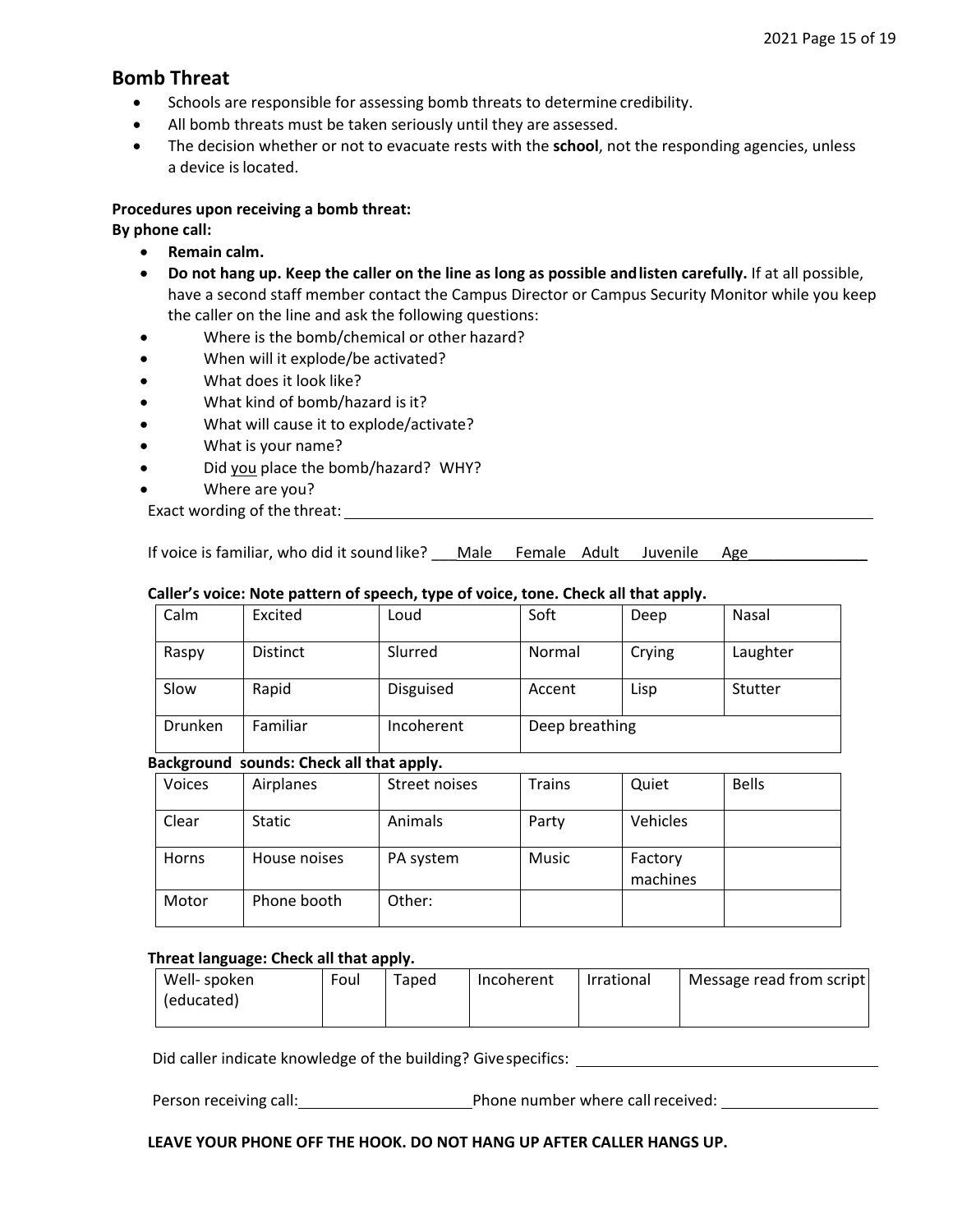#### **By written note**

- o Preserve evidence.
- o Place note in plastic bag, if available.
- o Photograph words written on walls.
- Notify Campus Director or Campus Security Monitor.
- Notify law enforcement.
- Campus Director or Campus Security Monitor orders evacuation or other actions according to threat assessment and school policy.

Caution: Overreacting may encourage additional threats.

#### **Scanning process considerations:**

- Scan classrooms and common areas for suspicious items. Scans should be made by people who are familiar with the building. Assign staff to certain areas of the building. Keep in mind that a bomb could be placed *anywhere* on school property— inside or outside.
- Any suspicious devices, packages, etc., should be pointed out to emergency responders. **Do not touch.**
- Once a device is located, emergency responders take responsibility forit.

#### **Evacuation considerations:**

- If a decision is made to evacuate, an announcement will be made. **Do not usecell phones, radios or fire alarm system** because of risk of activating a device.
- While notification is being made, other staff should survey the grounds to clear exits and areas where students and staff will be going. Exit routes should be altered accordingly if the location of the device is known.
- When evacuating, leave everything as-is. Leave room doors either unlocked oropen. Instructors take class roster.

# <span id="page-15-0"></span>**Suspicious Package**

- Do not open any suspicious items. If you opened the item, remain calm.
- Contact the Campus Director or Campus Safety Monitor immediately
- The Campus Director or Campus Safety Monitor will call 911and the Vice President
- Do not move the suspicious items.
- Get all persons out of the immediate area of the suspicious package. Close area if possible.
- Limit communication to two-way radios and mobile phones in that area.
- If package is leaking a substance and you touched that substance keep your hands away from any part of your face. Do not touch others or allow anyone to touch you.
- Wash your hands with soapy, hot water from elbows down.
- Do not clean or cover any thing that has leaked from the package.
- Follow all instructions given by the emergency responders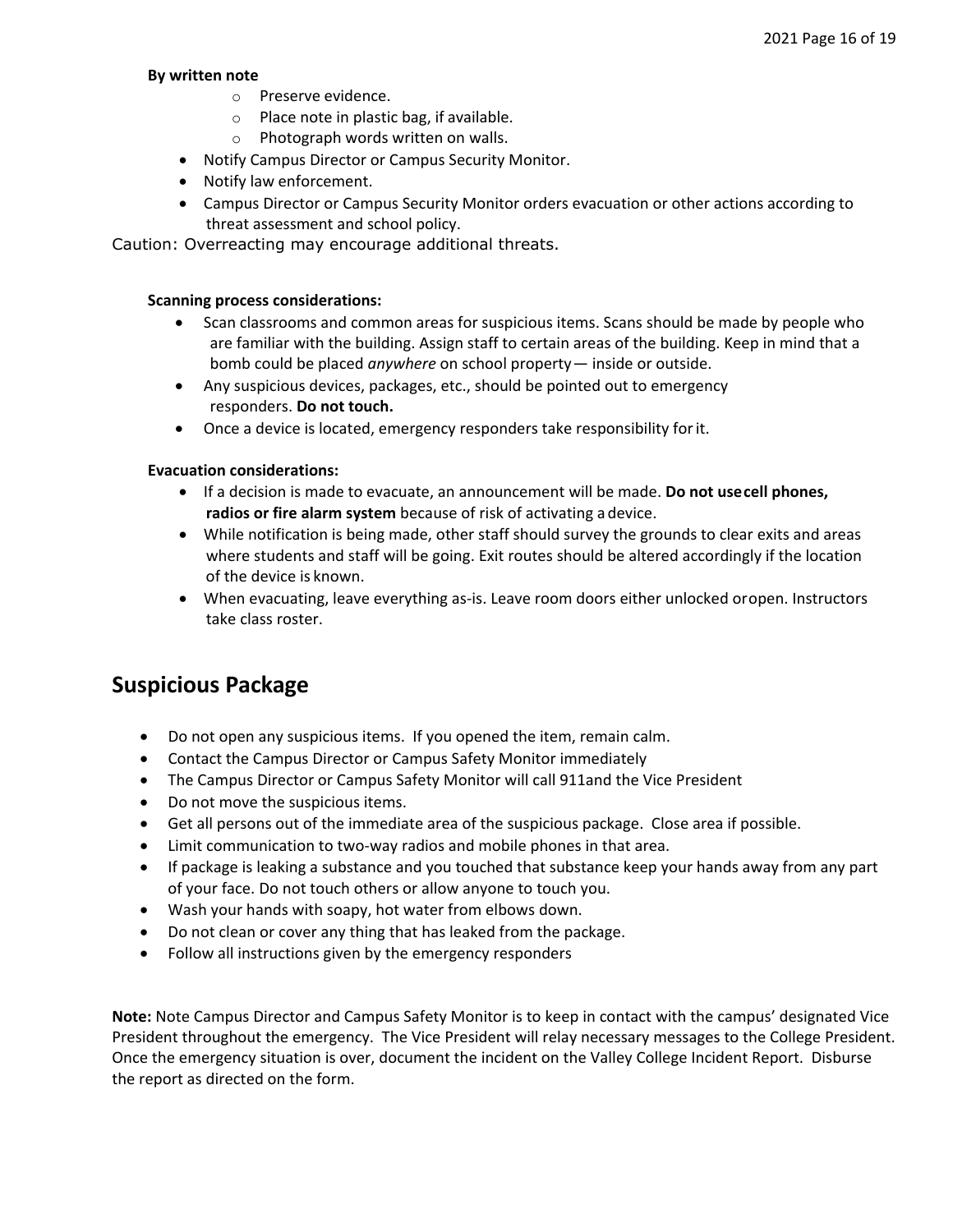# Hostage/Intruder Situation Plan

If an intruder enters a classroom or enclosed area with a weapon and threatens to shoot or injure persons the following guidelines should be followed:

#### Responsibilities:

Vice President/Campus Director/Designee

- o Immediately notify police (911)
- o Initiate **Action Secure Building**
	- **Z** Lock down building and do not let any students that are not in class enter the building
	- **Z** Alert all rooms of the event.
	- **Z** Instructors will lock classroom doors.
- o If the Vice President/Campus Director is not present, notify the Vice President/Campus Director of the situation.
- o Monitor hostage situation the best you can without doing anything to exacerbate it.
- o Follow instructions of law enforcement officials who will take over when they arrive on site.

#### Staff

- o Remain calm. Talk with the individual in a low-key, non-threatening manner. Do not argue with or antagonize the individual in any way.
- o Keep your distance. Give the intruder ample personal space.
- o Do not attempt to deceive or threaten the intruder.
- o Do not buy into the delusions of the intruder.
- o Suggest marching the students or staff quietly out the back door. Back off if this approach angers the intruder.
- o Be constantly alert and prepared for violence. Initiate *Flight Hide or Fight* if the intruder opens fire.
	- **Fiight** Move quickly, low and never in a straight line, out of the area of imminent danger.
	- **Hide** Seek cover, if possible, lock or secure door and notify police by calling 911, remain quiet and calm, be alert and look for force multipliers (car keys, chemicals, fire extinguishers, objects and etc.)
	- **Fight (last resort, imminent danger)** Control Distance, Dominate, Disarm and Disable.

**Note**: If the school becomes involved in a hostage situation the primary concern must be the safety of the staff. Individuals who take hostages are frequently emotionally disturbed and the key to dealing with them is to make every attempt to AVOID antagonizing them.

#### **Vice President/Campus Director/Designee**

- o Inform staff supervising students in the classroom to initiate *Flight, Hide or Fight*.
- o Immediately notify police by calling 911.
- o If the Vice President/Campus Director is not present, notify the Vice President/Campus Director of the situation.
- o Work in coordination with supervisors of law enforcement until the situation is resolved.
- o Initiate student release procedures and or evacuation procedures only if it becomes necessary.

### **Staff and Other Individuals**

In offices, maintain *Flight, Hide or Fight* until the situation is resolved.

In open areas, move staff, prospective students, visiting graduates or online students to safer areas as quickly as possible. Only in extreme cases should it become necessary to initiate *Flight, Hide or Fight*. This should be done only when there is no chance for the individuals to reach safer areas.

#### **Drills**

Valley College – Beckley holds an annual Active Shooter Drill training a year. New employees receive Active Shooter training during their on-boarding process. Students receive introductory training during Orientation. The new employees receive Active Shooter training during their on-boarding process.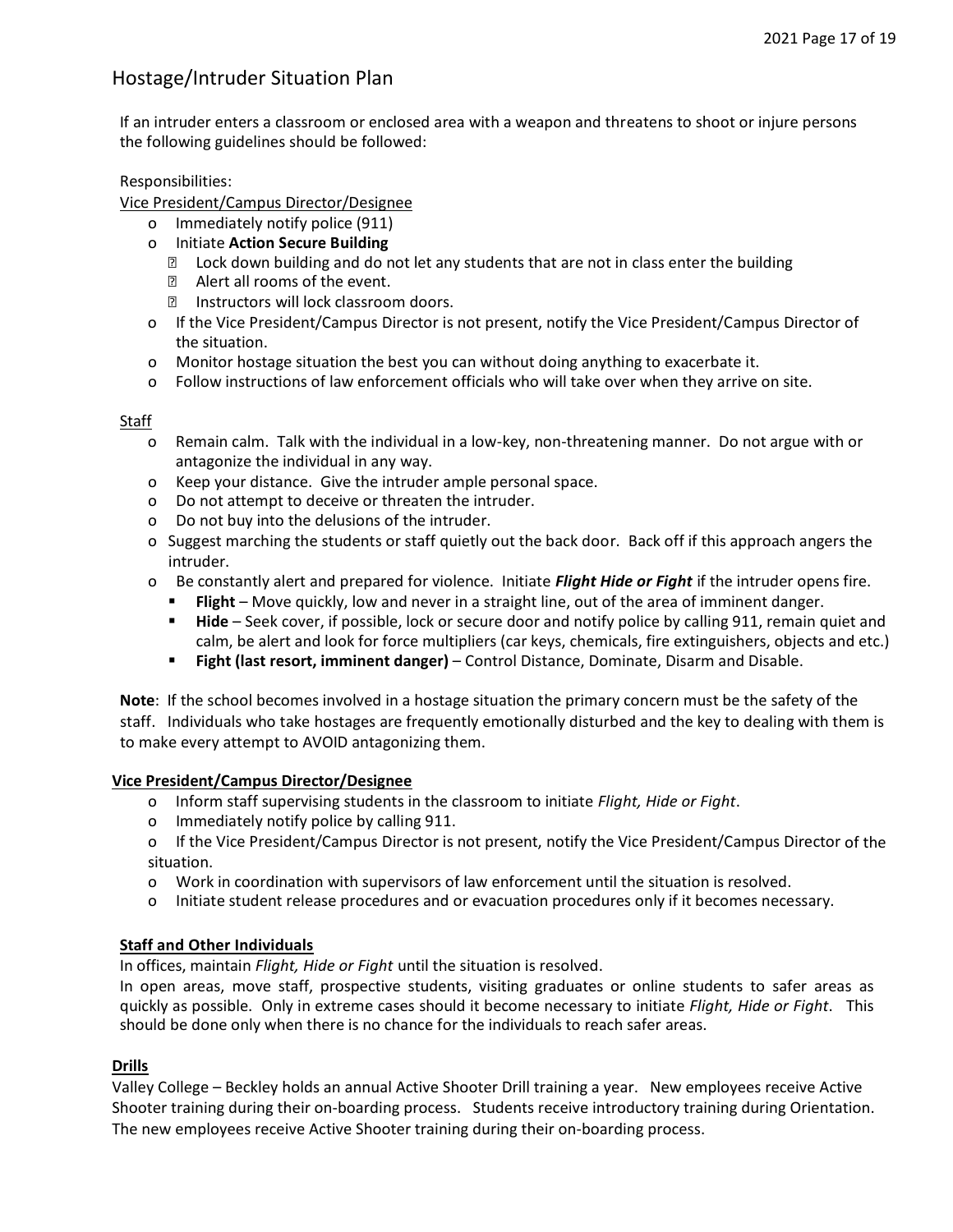# <span id="page-17-0"></span>Bullying

Valley College prohibits acts of bullying. If a student feels like he or she is being bullied they should discuss the matter with the Campus Director or the Campus Security Monitor. Acts of bullying will be dealt with appropriately.

Bullying is repeated aggressive behavior that can be physical, verbal, or relational, in-person or online.

**Physical bullying** – includes hitting, kicking, or pushing you (or even just threatening to do so), as well as stealing, hiding, or ruining your things, and hazing, harassment, or humiliation.

**Verbal bullying** – includes name-calling, teasing, taunting, insulting, or otherwise verbally abusing you.

**Relationship bullying** – includes refusing to talk to you, excluding you from groups or activities, spreading lies or rumors about you, making you do things you don't want to do.

# <span id="page-17-1"></span>**Cyberbullying**

Technology means that bullying is no longer limited to schoolyards or street corners. Cyberbullying can occur anywhere, even at home, via smartphones, emails, texts, and social media, 24 hours a day. Cyberbullies use digital technology to harass, threaten, or humiliate an individual.

Tips for dealing with cyberbullying;

- Spend less time on social media, checking texts or emails.
- Don't respond back to any message or posts about you regardless how hurtful they can be
- Delete communications without reading them.
- Do not share personal information or friends' personal information online
- Never share Internet passwords
- Don't seek revenge
- Don't send an email message or post when angry or upset
- Save evidence of the cyberbullying and report the incident.
- Report threats of harm and inappropriate sexual messages to the policy. In some cases, the cyberbully's action can be prosecuted by law.
- Prevent communication from the cyberbully by blocking their email, cell phone number and deleting them from social media contacts. Report their activities to their Internet service provider (ISP) or to any social media or other websites they use to target you. The cyberbully's actions may constitute a violation of the website's terms or service.
- Be mindful of what you post online. Don't post something that you would not want an employer to see.

Source: https://www.helpguide.org/articles/abuse/bullying-and-cyberbullying.htm

# <span id="page-17-2"></span>**Anti-Hazing Policy**

It is the policy of Valley College to strictly prohibit any action or situation which may recklessly or intentionally endanger the mental, physical health and/or safety of its students for the purpose of initiation or admission into or affiliation with any organization operating under the sanction of Valley College.

Hazing is any action or situation which recklessly or intentionally endangers the mental or physical health and/or safety of a student for purposes including but not limited to initiation or admission into, association or affiliation with an organization. Such actions shall include, but not be limited to, any brutality of a physical nature, such as whipping, beating, branding, forced calisthenics, exposure to the elements, forced consumption of any food, liquor, drug, or other substance, or any other forced physical activity which could adversely affect the physical health or safety of the individual to extreme mental stress, such as sleep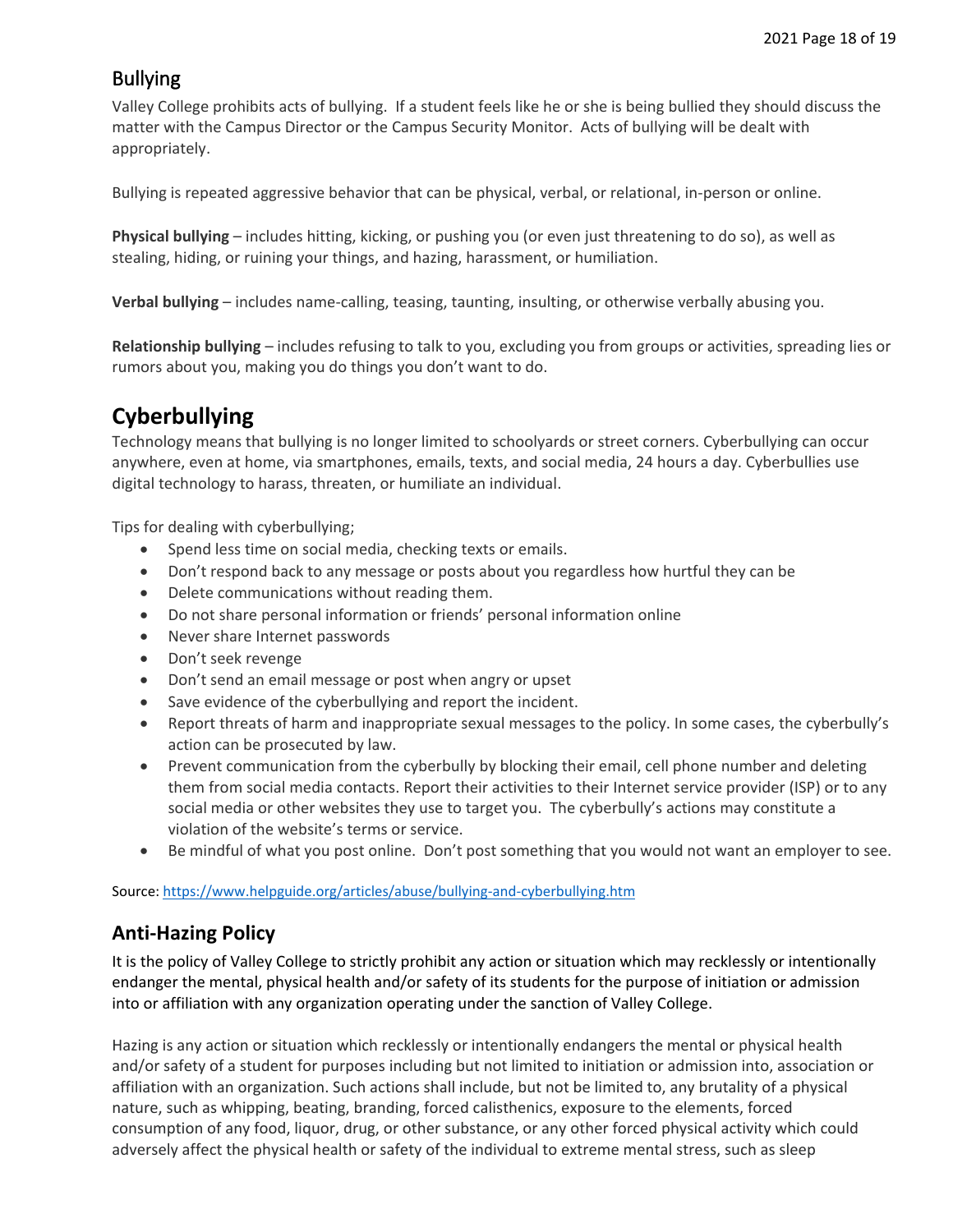deprivation, forced exclusion from social contact, forced conduct which could result in extreme embarrassment, or any other forced activity which could adversely affect the mental health or dignity of the individual.

## <span id="page-18-0"></span>**Communication of Emergency Information and Instructions**

Emergency conditions occurring during business hours will require expeditious communication of instructions to faculty, staff, and students. Uncertainty and confusion should be prevented or minimized, and the protection of lives should be paramount over all else.

Instruments of communication will include but are not limited to text messaging, email, voicemail, postings on social media (Facebook etc.) or by word of mouth depending upon the unique circumstances of the emergency. In the event of an actual emergency, the institution will provide up to date information as long as that information does not impede upon the effectiveness of the plan and risk the safety of any individual.

## <span id="page-18-1"></span>**Media Procedures**

The Campus Director or Vice President serves as media spokesperson unless he/she designates a spokesperson. If spokesperson is unavailable, an alternate assumesresponsibilities. **All staff should refer media contacts to the Campus Director.** The Campus Director should speak to the Vice President. The Vice President will speak with the Valley College President or Chief Compliance Officer before addressing the media.

#### **Media checklist:**

- Campus Director or Campus Security Monitor relays all factual information to Vice President / President or Chief Compliance Officer.
- Establish a media information center away from the affected area. Consider:
	- $\circ$  Media need timely and accurate information. However, protect the privacy of staff and students when necessary and justified.
	- o Media will want to be close enough to shoot video footage and photographs, but they should not be allowed to hinder responders.
- Before holding a news conference, brief the participants and coordinateinformation.
- Determine the message you want to convey. Emphasize the safetyof students and staff.
- Engage media to help distribute important public information. Explain howthe emergency is being handled.
- Respect privacy of victims and families of victims. Do not release names to media.
- Update media regularly. DO NOT say "No comment." Ask other agencies to assist with media.
- Maintain log of all telephone inquiries for future use.

## <span id="page-18-2"></span>**Training**

All students, faculty, and staff will be provided a direct notice explaining the content of this plan and where is can be retrieved at www.valley.edu under the Consumer Information link. A student or staff member can request a hard copy of the plan from the Financial AidOffice. This plan is Appendix C of the Campus Security Report (Clery Report).

The campus community will participate in drills which are conducted annually at a minimum. This plan is also reviewed for all new students during the Orientation process.

Staff and Faculty that are part of the Emergency Plan Team will be required to review the plan and understand his/her role in the plan. The annual drill will serve as "on the job training" which will prove critical in the event